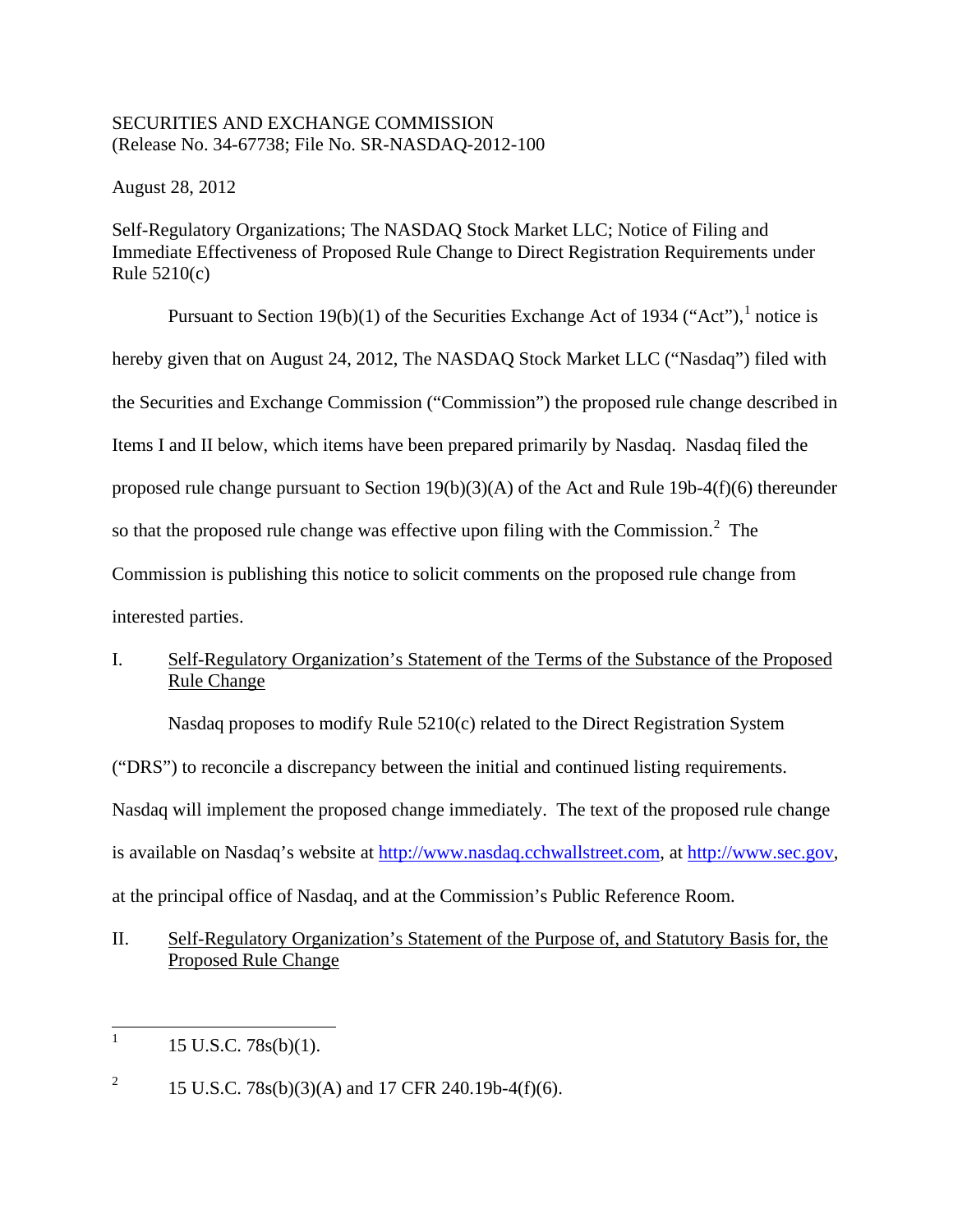In its filing with the Commission, Nasdaq included statements concerning the purpose of and basis for the proposed rule change and discussed any comments it received on the proposed rule change. The text of these statements may be examined at the places specified in Item IV below. Nasdaq has prepared summaries, set forth in sections (A), (B), and (C) below, of the most significant aspects of these statements.<sup>[3](#page-1-0)</sup>

## (A) Self-Regulatory Organization's Statement of the Purpose of, and Statutory Basis for, the Proposed Rule Change

(1) Purpose

Nasdaq proposes to modify Rule 5210(c) related to DRS to reconcile a discrepancy between the initial and continued listing requirements. As currently drafted, Rule 5210(c) provides that the DRS requirement does not apply to additional classes of securities of companies which already have securities listed on Nasdaq and companies which immediately prior to such listing had securities listed on another registered securities exchange in the U.S.

This language is now outdated. Specifically, when Nasdaq introduced the DRS, it applied the rule to most new listings, but created a phase-in period for already listed companies, including companies listing additional classes of securities and companies switching from other exchanges.<sup>[4](#page-1-1)</sup> This phase-in period has now ended<sup>[5](#page-1-2)</sup> and all listed companies are required by Rule 5255 to comply with the DRS requirement, however, the language allowing an exemption from the DRS initial listing requirement for these companies remains in Rule 5210(c). Thus, as

<span id="page-1-0"></span><sup>&</sup>lt;sup>3</sup> The Commission has modified the text of the summaries prepared by Nasdaq.

<span id="page-1-1"></span><sup>&</sup>lt;sup>4</sup> Securities Exchange Act Release No. 54288 (August 8, 2006), 71 FR 47276 (August 16, 2006) (Order Granting Approval of SR-NASDAQ-2006-008).

<span id="page-1-2"></span><sup>&</sup>lt;sup>5</sup> The phase in period ended on March 31, 2008. See Securities Exchange Act Release No. 57062 (December 28, 2007), 73 FR 900 (January 4, 2008) (Order Granting Approval of SR-NASDAQ-2007-101).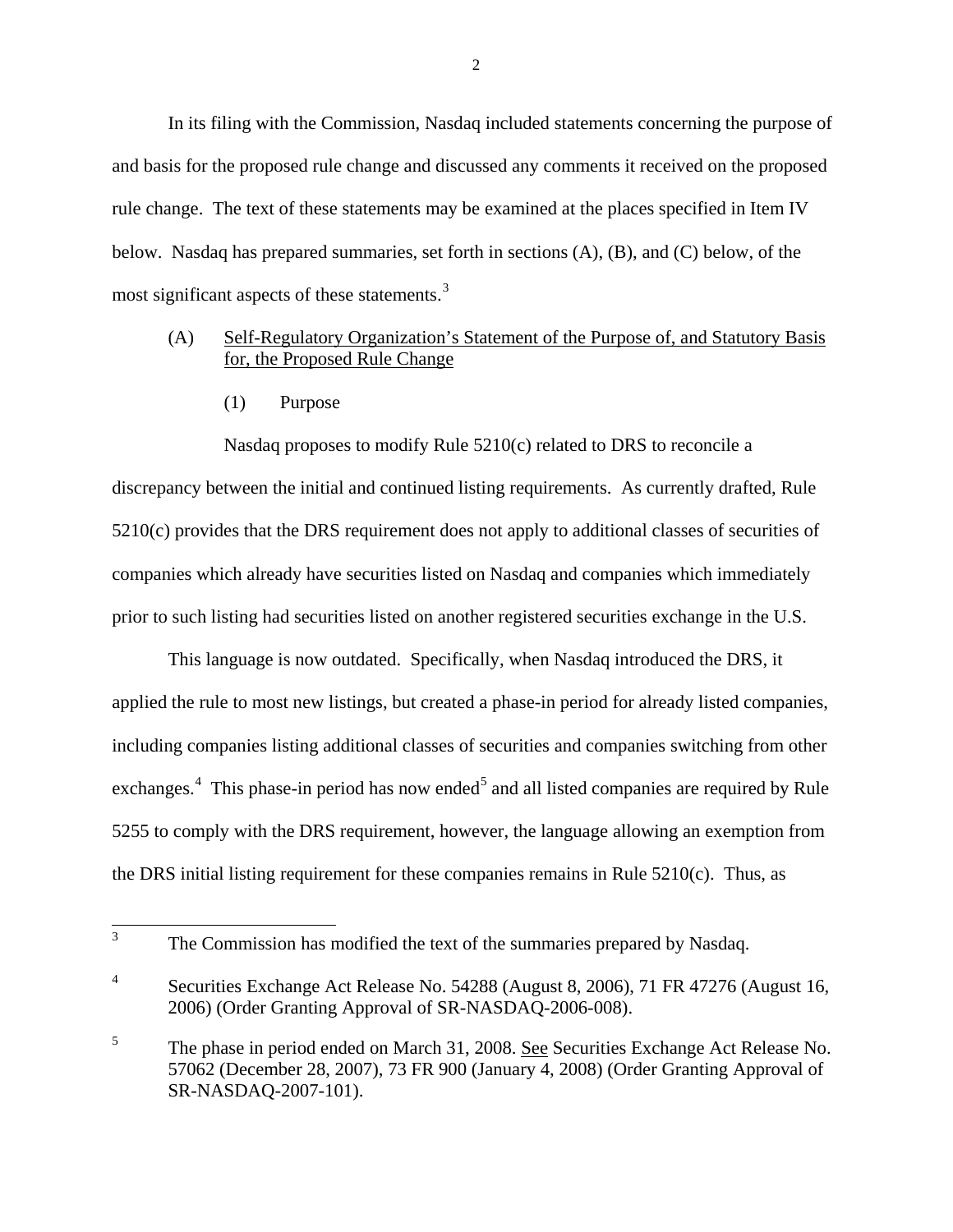currently written, a company could qualify to list on Nasdaq pursuant to one of these exceptions in Rule  $5210(c)$ , but immediately be out of compliance with the continued listing requirements in Rule 5255. The purpose of the proposed rule change is to remove these exceptions from the initial listing requirement, and thereby clarify and conform to these rules.

Additionally, the proposed rule change corrects a second inconsistency between the initial listings rules and continued listings rules regarding securities which are book-entry-only. The continued listing requirement in Rule 5255 excludes securities that are book-entry-only because ownership of such securities is already recorded only on the books and records of the company and is not held in certificated form. As such, these securities already enjoy many of the advantages that DRS is designed to promote. The comparable exception in the initial listing requirement contained in Rule 5210(c), however, only excludes "non-equity securities that are book-entry-only." While similar language previously existed limiting the exception from the continued listing requirement to non-equity securities, Nasdaq expanded that exception to include all securities that are book-entry-only.<sup>[6](#page-2-0)</sup> As with the other correction herein, this creates an inconsistency between the initial and continued listings requirements. Nasdaq now proposes to expand the exception in Rule  $5210(c)$  relating to initial listings to exclude all securities that are book-entry-only to clarify and conform these rules. If a security ceases to be book-entry-only, that security would then be required to be eligible to participate in DRS.

## (2) Statutory Basis

3

<span id="page-2-0"></span> $\frac{6}{5}$  See Securities Exchange Act Release No. 58125 (July 9, 2008), 73 FR 42389 (July 21, 2008) (Order Granting Approval of SR-NASDAQ-2008-31).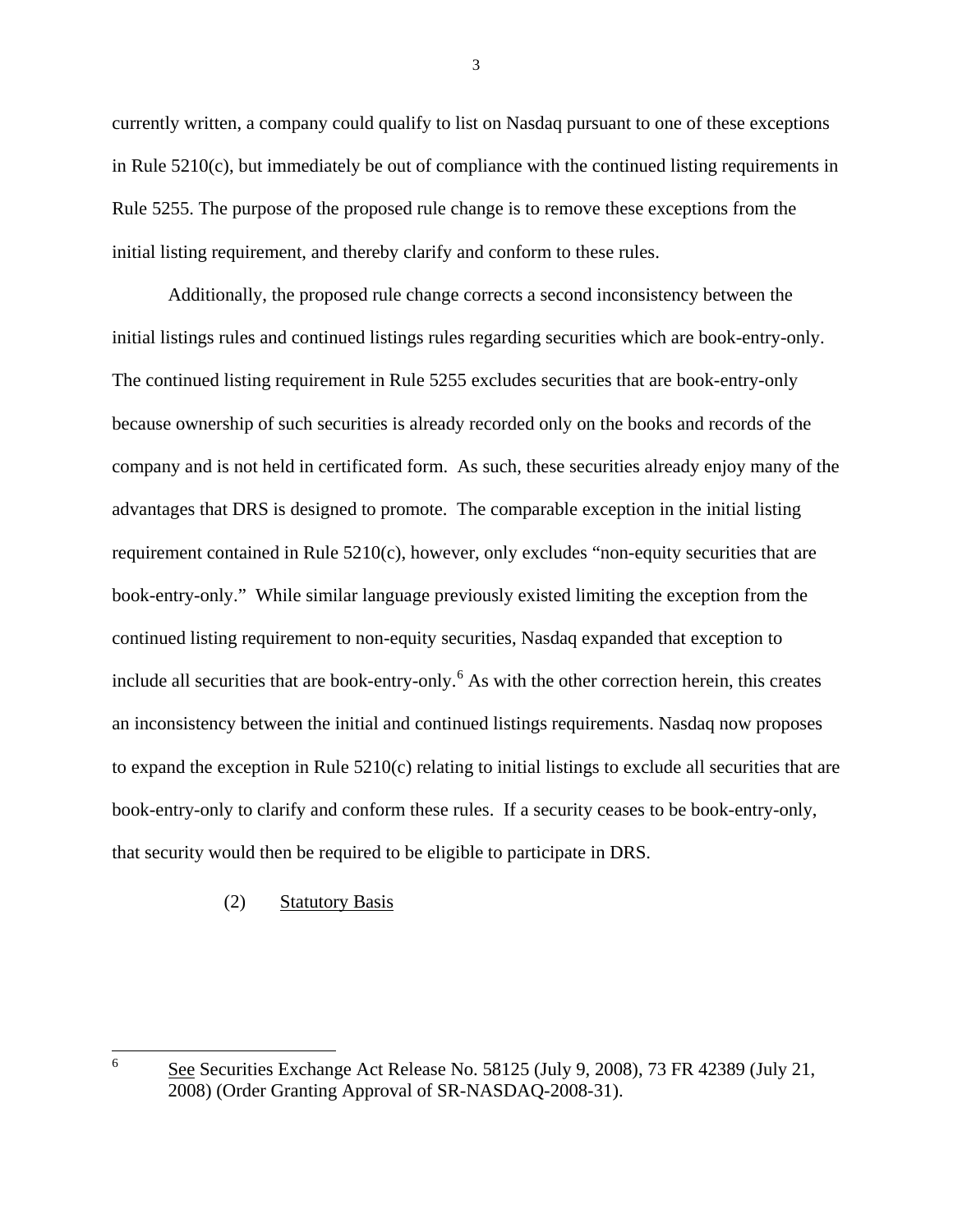Nasdaq believes that the proposed rule change is consistent with the provisions of Section 6 of the Act,<sup>[7](#page-3-0)</sup> in general, and with section  $6(b)(5)$  of the Act,<sup>[8](#page-3-1)</sup> in particular, in that the proposal is designed to prevent fraudulent and manipulative acts and practices, to promote just and equitable principles of trade, to foster cooperation and coordination in persons engaged in regulating, clearing, settling, processing information with respect to, and facilitating transactions in securities, to remove impediments to and perfect the mechanism of a free and open market and a national market system, and, in general, to protect investors and the public interest. The proposed rule change will remove inconsistent rule language, thereby clarifying Nasdaq's rules, and help assure that the benefits of DRS are available for securities that do not otherwise enjoy those benefits, which should in turn help promote the public interest.

### (B) Self-Regulatory Organization's Statement on Burden on Competition

Nasdaq does not believe that the proposed rule change will result in any burden on competition that is not necessary or appropriate in furtherance of the purposed of the Act, as amended.

## (C) Self-Regulatory Organization's Statement on Comments on the Proposed Rule Change Received from Members, Participants or Others

Written comments relating to the proposed rule change have not been solicited Nasdaq. Nasdaq will notify the Commission of any written comments received by Nasdaq.

### III. Date of Effectiveness of the Proposed Rule Change and Timing for Commission Action

The proposed rule change is effective upon filing pursuant to Section 19(b)(3)(A) of the Act and paragraph (f)(6) of Rule 19b-4 thereunder, in that the proposed rule change: (i) does not significantly affect the protection of investors or the public interest; (ii) does not impose any

4

<span id="page-3-0"></span> $^7$  15 U.S.C 78f.

<span id="page-3-1"></span> $8 \t15$  U.S.C 78f(b)(5).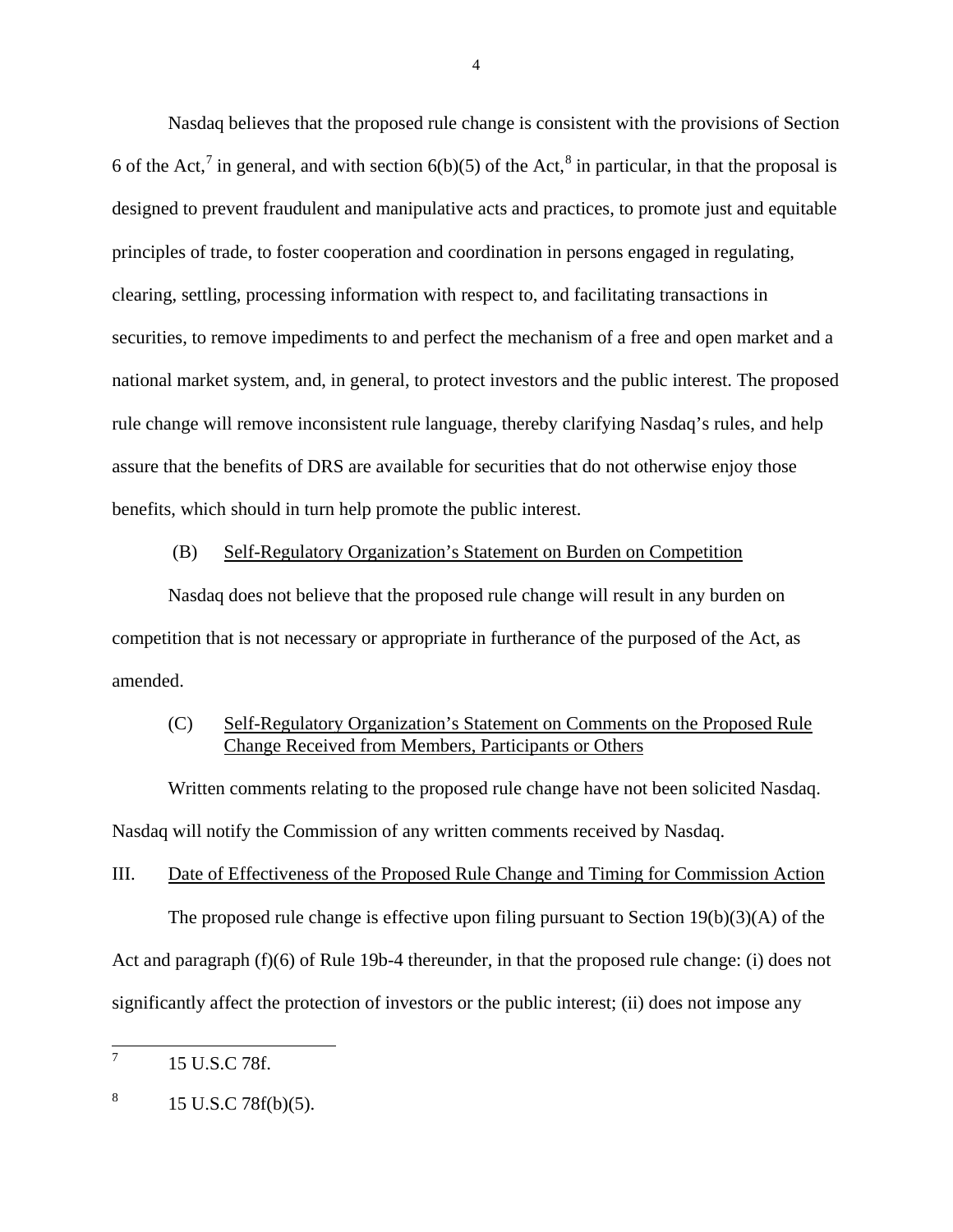significant burden on competition; and (iii) does not become operative for 30 days after the date of the filing, or such shorter time as the Commission may designate if consistent with the protection of investors and the public interest. On August 10, 2012, Nasdaq gave the Commission written notice of its intent to file the proposed rule change, along with a brief description and text of the proposed rule change.

Nasdaq believes that the proposed rule change does not significantly affect the protection of investors or the public interest because it conforms the initial listing standard contained in Rule 5210 to the existing continued listing standard contained in Rule 5255 by eliminating exceptions to the rule that are no longer applicable and providing that the rule is not applicable to any security which is book-entry only, since such securities already enjoy the benefits of a direct registration program.

At any time within 60 days of the filing of the proposed rule change, the Commission summarily may temporarily suspend such rule change if it appears to the Commission that such action is necessary or appropriate in the public interest, for the protection of investors, or otherwise in furtherance of the purposes of the Act. Nasdaq has provided the Commission of its intent to file the proposed rule change, along with a brief description and text of the proposed rule change, at least five business days prior to the date of filing of the proposed rule change.

## IV. Solicitation of Comments

Interested persons are invited to submit written data, views, and arguments concerning the foregoing, including whether the proposed rule change is consistent with the Act. Comments may be submitted by any of the following methods:

#### Electronic Comments:

• Use the Commission's Internet comment form [\(http://www.sec.gov/rules/sro.shtml\)](http://www.sec.gov/rules/sro.shtml) or

5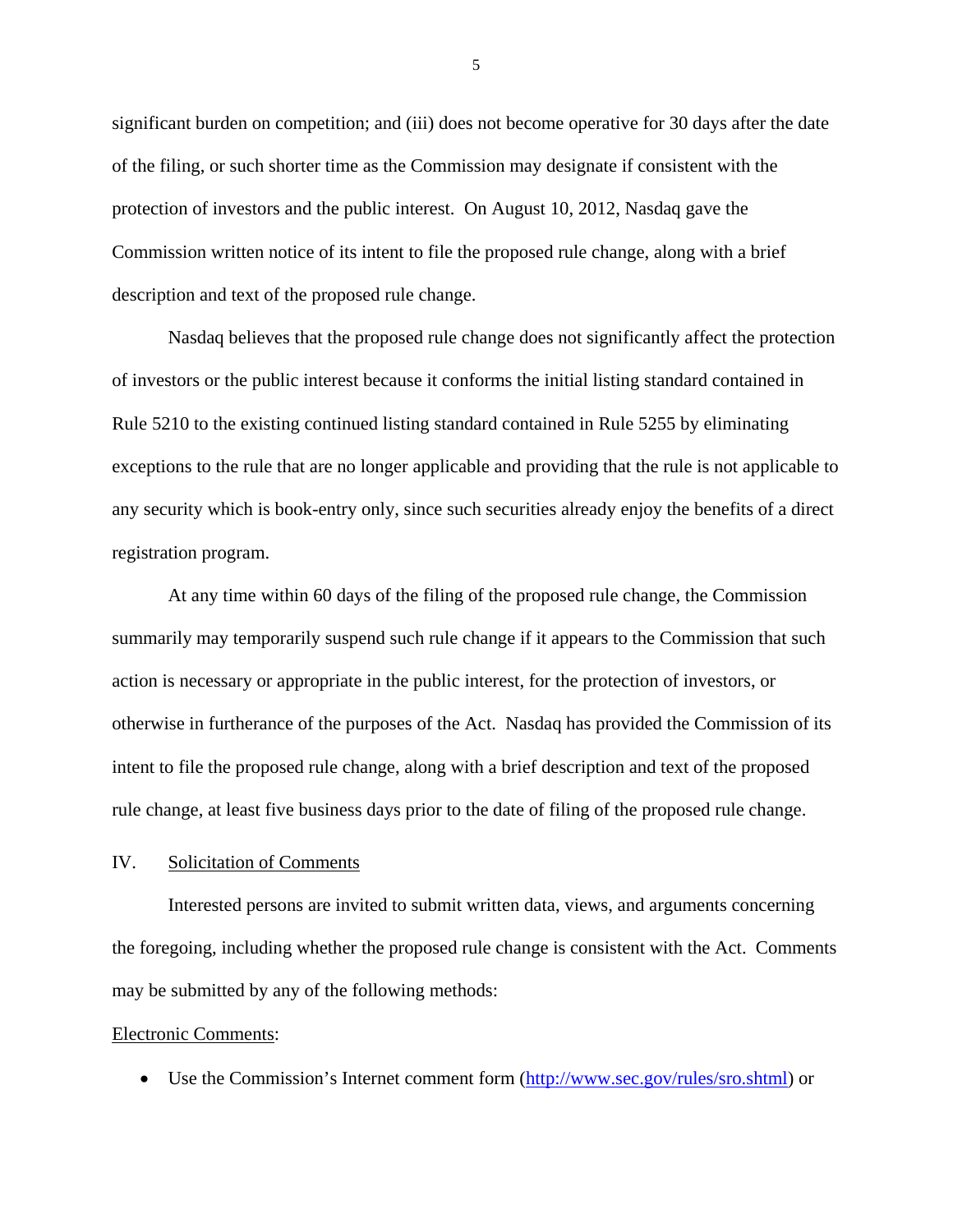• Send an e-mail to [rule-comments@sec.gov.](mailto:rule-comments@sec.gov) Please include File Number SR-NASDAQ-2012-100 on the subject line.

#### Paper Comments:

• Send paper comments in triplicate to Elizabeth M. Murphy, Secretary, Securities and Exchange Commission, 100 F Street, NE, Washington, DC 20549-1090.

All submission should refer to File Number SR-NASDAQ-2012-100. This file number should be included on the subject line if e-mail is used. To help the Commission process and review your comments more efficiently, please use only one method. The Commission will post all comments on the Commission's Internet website [\(http://www.sec.gov/rules/sro.shtml\)](http://www.sec.gov/rules/sro.shtml). Copies of the submission, all subsequent amendments, all written statements with respect to the proposed rule change that are filed with the Commission, and all written communications relating to the proposed rule change between the Commission and any person, other than those that may be withheld from the public in accordance with the provisions of 5 U.S.C. 552, will be available for website viewing and printing in the Commission's Public Reference Section, 100 F Street, N.E., Washington, D.C. 20549-1090, on official business days between the hours of 10:00 a.m. and 3:00 p.m. Copies of such filings will also be available for inspection and copying at the principal office of Nasdaq and on Nasdaq's website at http://www.nasdaq.cchwallstreet.com. All comments received will be posted without change; the Commission does not edit personal identifying information from submissions. You should submit only information that you wish to